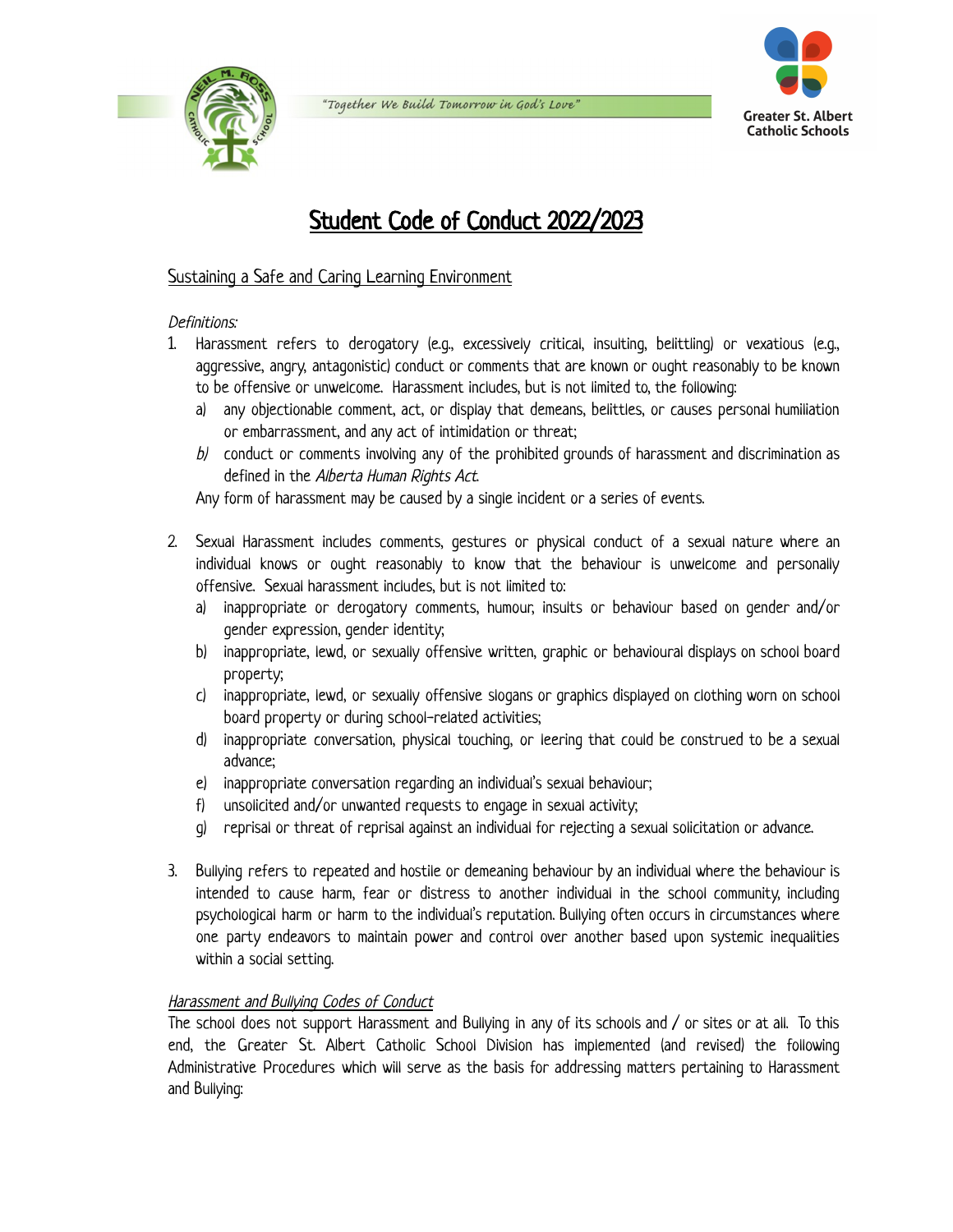



- a) Student Discipline Framework, Administrative Procedure 350
- b) Harassment Administrative Procedure 460 (Employees)
- c) Harassment Administrative Procedure 358 (Division Students)
- d) Safe and Caring Learning Environments Administrative Procedure 359
- e) Code of Conduct Review to Address Bullying Behaviour Administrative Procedure 360
- f) Accommodating and Respecting Gender Identity and Expression Administrative Procedure 361
- g) Use of Technology Administrative Procedure 140
- h) Social Media Administrative Procedure 149

#### **Expectations**

- 1. No action toward another student, regardless of the intent of that action, will or is intended to cause harm, fear, or distress to that student.
- 2. No action toward another student within the school community will or intend to diminish the student's reputation within the school community.
- 3. Any action that contributes to a perception of Bullying, whether it occurs during school time, or after school hours, or whether by electronic or other means, will be addressed by the school if it is determined that the actions impact the well-being of the alleged victim within the school community.
- 4. Any action that humiliates or contributes to diminishing the reputation of a student because of race, religious beliefs, colour, gender identification, gender expression, physical disability, mental disability, ancestry, age, place of origin, marital status of parents, source of income of parents, family circumstances, or gender expression, or gender identity of a student.
- 5. No report by a student that he / or she is being "harassed" or "bullied" will be ignored by a school official. The official will report the incident to the school principal who shall investigate the matter and act in accordance with Harassment Administrative Procedure 358 (Students) as required.
- 6. In establishing consequences for bullying, teachers and principals will use corrective interventions that consider the context of the circumstance, the behavioural history of the students involved, and the age / stage of development of the student.
- 7. If in the opinion of the teacher or principal an act of Bullying has occurred, interventions will be applied dedicated to stopping the behaviour in the future, and supporting the victimized student. Those disciplined for their involvement in bullying will be communicated what to "stop" doing, and "start" doing in order to further a safe and caring culture within the school.
- 8. Incidences of Bullying that adversely impact the safety of individuals or are an affront to the common good of the school community may be addressed through application of applicable administrative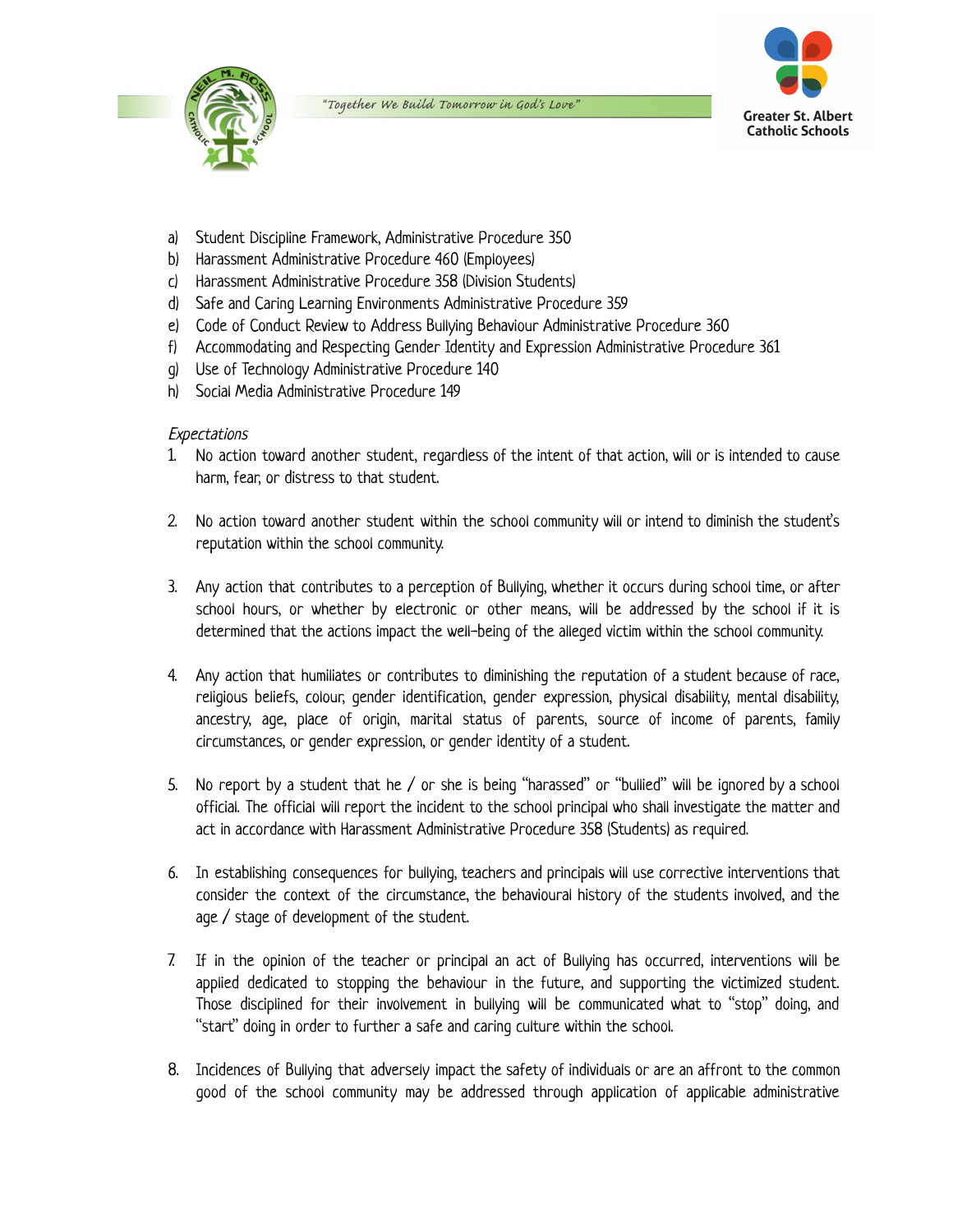



procedures and practices, including Harassment Administrative Procedures 358 (Division Students) and 460 (Employees).

- 9. Students will not be discriminated against according to the application that the Alberta Human Rights Act and the Canadian Charter of Rights and Freedoms has to the School Board as a Catholic Separate School Division.
- 10. All actions by students that impact the safety and well-being of students or staff will be addressed through the Student Discipline Framework AP 350 and the Harassment AP 358 (Division Students) as appropriate.
- 11. The expectation for students in all their school-related interactions that pertain to the School Division is that they:
	- a) conduct themselves in a manner which upholds the dignity and worth of all members of the school community;
	- b) be aware of and adhere to their school's code of conduct; and
	- c) be aware that these expectations form the school's and division's standards for creating a safe and caring school.
- 12. Appropriate interventions and supports will be provided to the student who has engaged in wrongdoing to ensure that the student establishes productive, positive behaviors in the future.

A specific Code of Conduct for Students to support these expectations is as follows:

### Neil M Ross School's Expectations

• Students are expected to respect and respond to the request of another student in terms of how that student requests to be treated.



• No action toward another student within the school community will diminish the student's reputation within the school community.

• Any action that contributes to a perception of bullying, whether it occurs during school time, or after school hours, or whether by electronic or other means, will be addressed by the school if it is determined that the actions impact the wellbeing of the alleged victim within the school community.

• No report by a student that they are being "bullied" will be ignored by a staff member.

• Any form of physical aggression or bullying will not be tolerated and will result in immediate consequences. Silence gives the bully power. Please inform us immediately if you believe your child is experiencing difficulty.